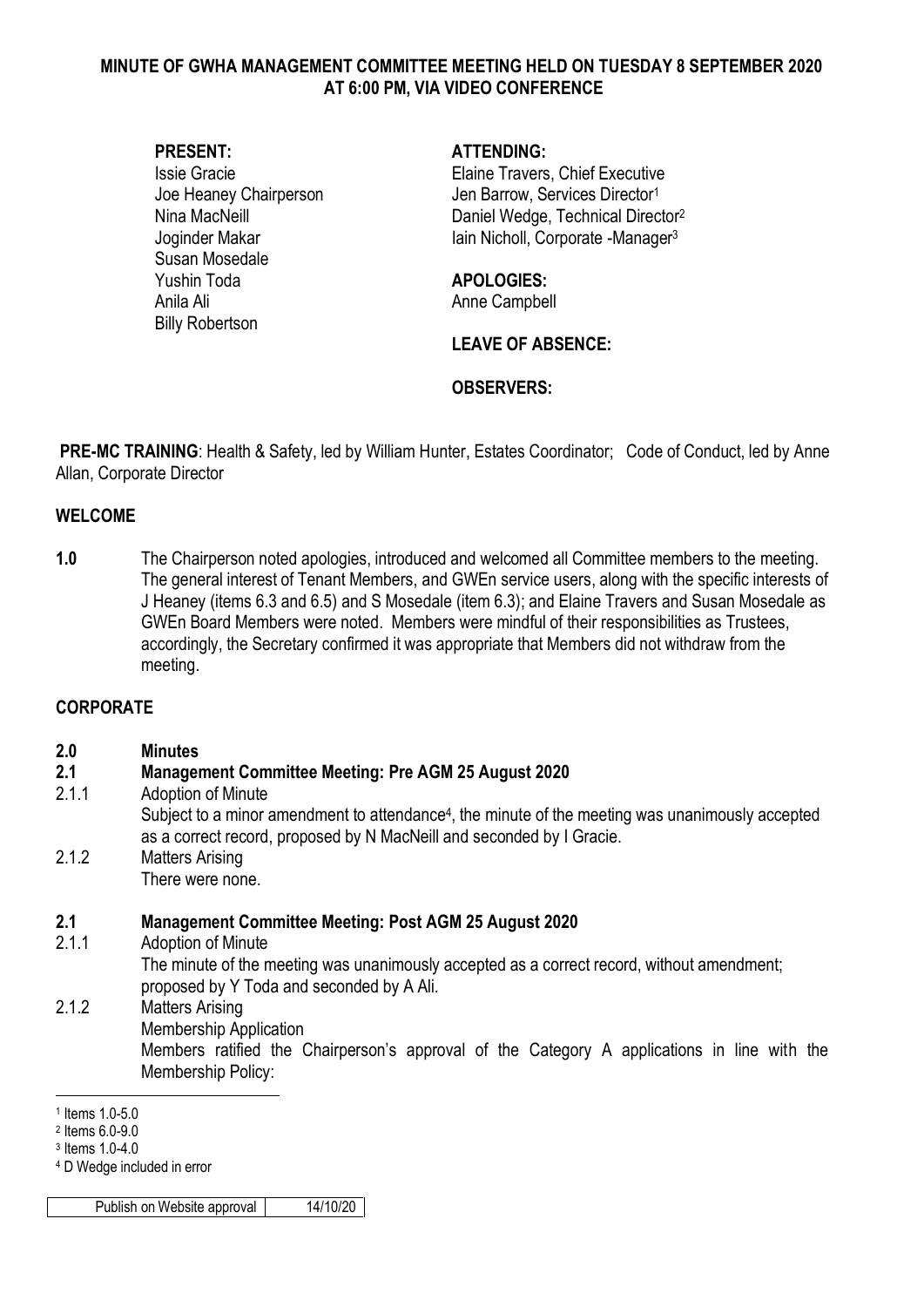**Name Address Share** PERSONAL DATA REDACTED PERSONAL DATA REDACTED PERSONAL DATA REDACTED

PERSONAL DATA REDACTED PERSONAL DATA REDACTED PERSONAL DATA REDACTED

- **3.0 Governance**
- 3.1 Execution Of Documents There were none
- 3.2 Membership Applications There were none.
- 3.3 Registers: Notifiable Events / Data Breaches / Payments and Benefits No new entries were noted

## **SERVICES**

## **4.0 Tenancy Services**

4.1 Rent Arrears Management (RAM) Strategy

Report No. 3 was considered. Members discussed the 2018-20 strategy evaluation; reviewing the compliance self-assessment, risk schedule and EQIA<sup>5</sup>; and agreeing that recovery of pre-covid performance is the early challenge and the key priority, in the context of the corporate performance leadership strategy. The RAM 2020/22 Strategy, and accompanying minimum guideline repayment schedule, performance indicators and initiatives were approved unanimously.

## 4.2 Abandoned Properties Policy

Report No. 4 was considered and the compliance self-assessment, risk schedule and EQIA discussed. Members were alert to the emerging risks around adults lacking capacity, agreeing appropriate risk mitigation and local authority challenge; and approving unanimously the Policy, performance indicators and initiatives.

4.3 Rent Reward Scheme (RRS) Policy Report No. 5 was considered, and the scheme commended. Members approved unanimously the Policy, performance indicators and initiatives in the context of the compliance self-assessment, risk schedule and EQIA; and endorsed the retrospective amendment to the HAP to reflect the omitted reference to the RRS. It was agreed that the Performance Indicators would be further developed to facilitate evaluation of the RRS against the policy aims and tenancy sustainment objective.

## 4.4 Homeless Letting Quotas

Members considered the verbal report, deliberating the recent correspondence in the context of the earlier MC review<sup>6</sup>; and the subsequent covid-19 impact on lettings activity. The requested quota, and the principle of flipping TFFs<sup>7</sup> were agreed in support of the Local Authority covid-19 recovery plan to 31/03/21; all subject to compliance with GWHA's HAP procedures, and with close monitoring to mitigate risk, and to ensure ongoing progress towards balanced and sustainable communities. Members rejected the requested under-occupation of properties as conflicting with the association's Housing Needs and Demand Analysis, specifically the "best use of housing stock".

1

<sup>5</sup> Equalities Impact Assessment

<sup>6</sup> MC Meeting 31/03/20

<sup>7</sup> Temporary furnished flats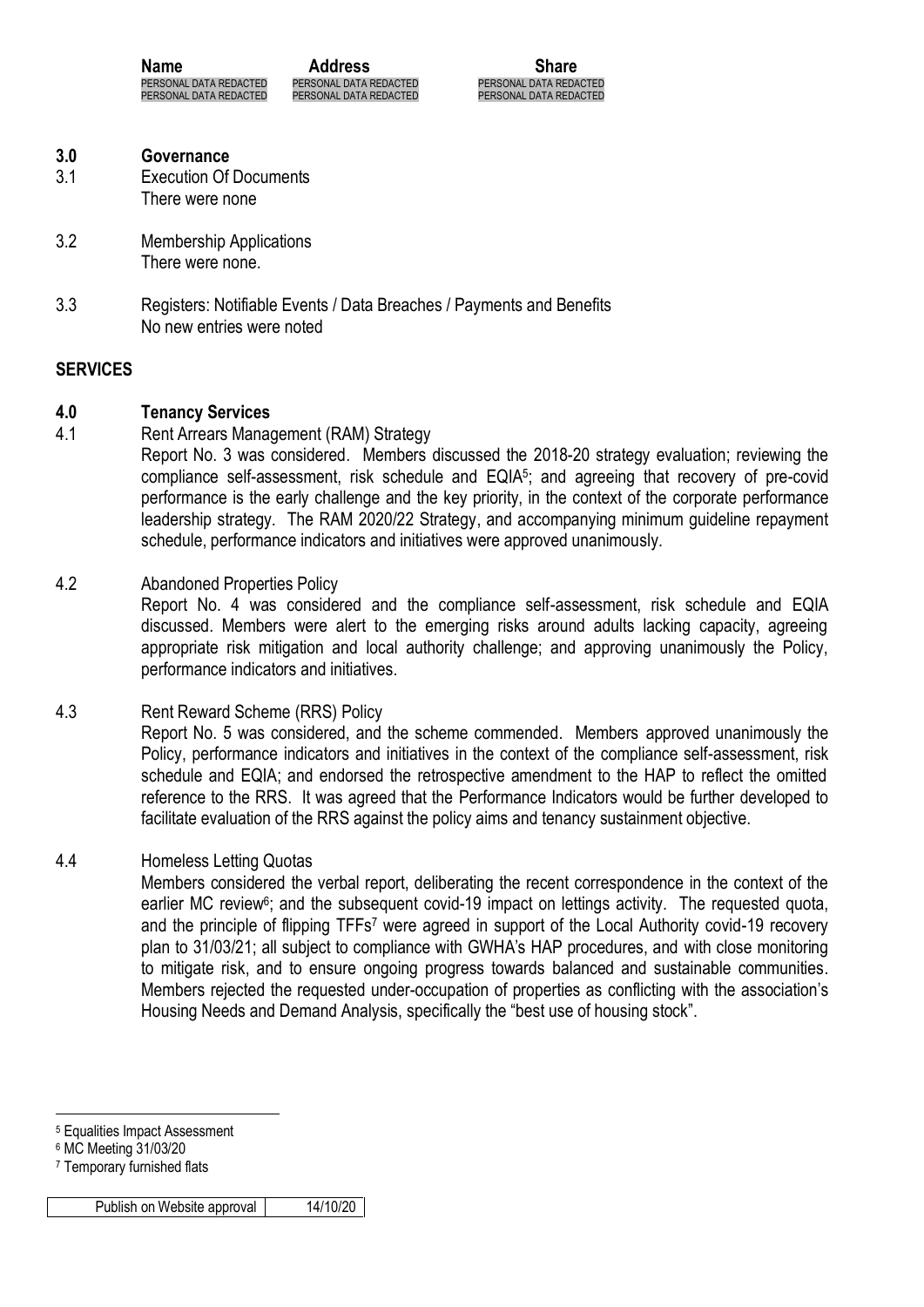## **5.0 Repairs and Factoring**

## 5.1 Forced Access Policy

Report No.6 was considered, with Members acknowledging the clarity; and approving unanimously the Policy, and the performance indicators and initiatives, in the context of compliance, risk and equalities impact.

## **6.0 Technical**

## 6.1 Scottish Government (SG): Pandemic Impact

The self-assessment at Report No. 7 was considered, and the factors impacting progress were acknowledged as per the regular asset management reporting. Whilst content that the action plan provided a robust framework for delivering compliance (subject to flexibility to reflect covid-19 challenges and BREXIT risks), Members were equally mindful of the SG expectations as outlined in the letter from the Housing Minister 02/07/20, and were in agreement that a notifiable event was appropriate in the circumstances.

## 6.2 Environmental Services – Contract Dispute

Members noted the verbal update to Report No. 8, welcoming positive discussions with the contractor and endorsing the risk mitigating decisions aimed at service recovery by the end of October. Members confirmed delegated authority to the CE to progress matters, if need be, in line with procurement regulations and contract conditions.

6.3 Car Parking Policy

Report No.9 was considered. Members discussed the risk schedule, and, subject to validation of the facilities summary, approved the Policy and the car parking charges which were revised to reflect the anticipated management and maintenance of the car parking facilities. The Action Plan, including potential cycle store feasibility study, was approved; the pending legal review of the Car Parking Agreement was noted; and delegated authority was granted to the CE to oversee the annual review of charges and the programme of works, subject to consultation with residents, compliance with procurement strategy and MC reporting.

## 6.4 Procurement Delivery Plan (PDP) Progress

Members considered Report No.10, acknowledging the criticality of the project management appointment; and noting likely review of back-court Phase 1 procurement strategy following the disappointing lack of engagement from the consultant.

6.5 Environmental Panel Awards Members considered Report No.11, approving the proposals for 2020 and 2021.

## 6.6 Procurement Reports:

6.6.1 Project Management Consultants Report No.12 was considered, with Members discussing the robust procurement process, the factors influencing the budget variation and the options overview; concluding unanimously that the appointment of the successful bidder was the optimal decision in the context of risk. 6.6.2 Lift Modernisation

Report No 13 was considered and enhanced compliance controls acknowledged. Members noted, subject to homeowner consultation, contract award for replacement of four passenger lifts in line with delegated authority and procurement policy.